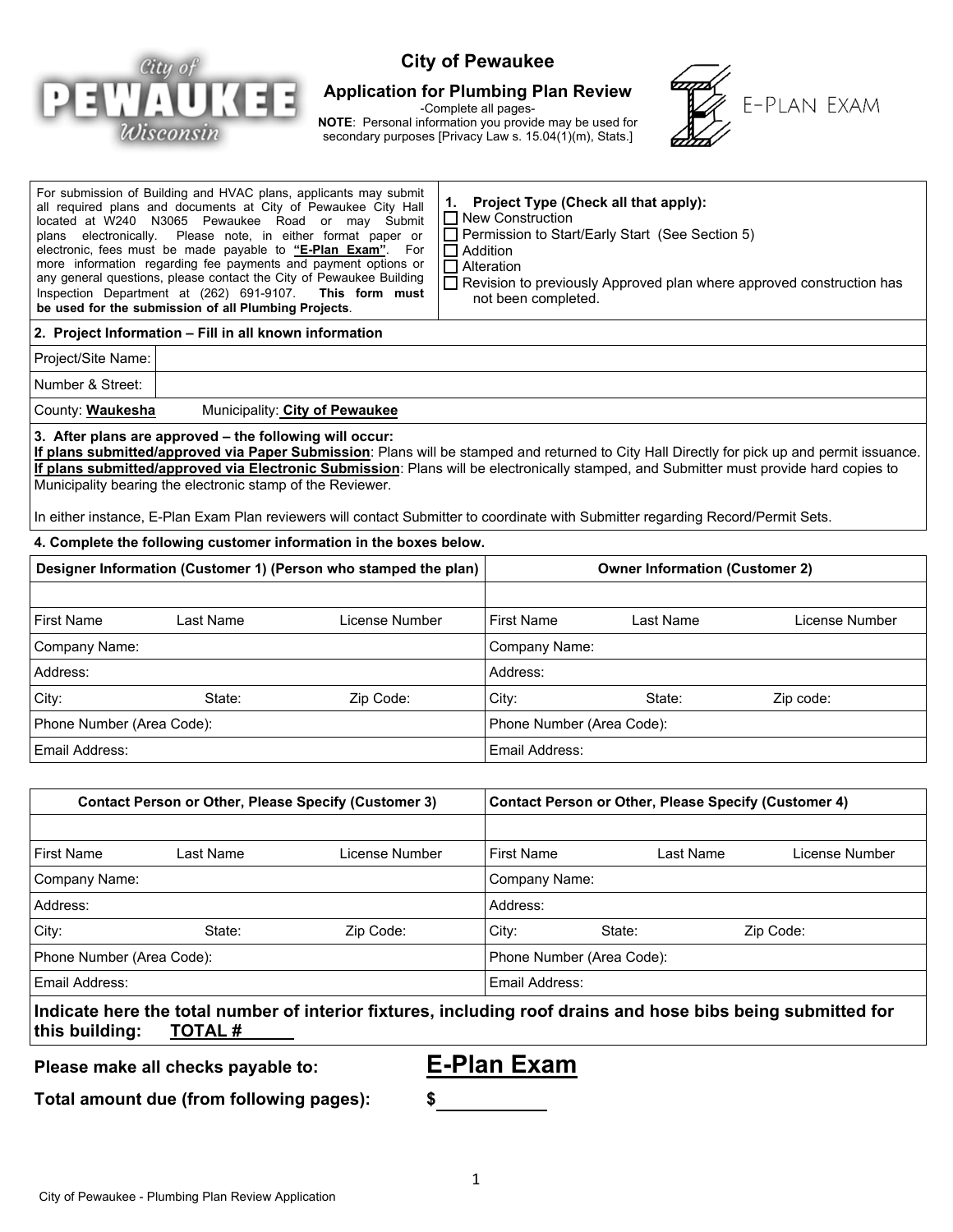#### **NOTE:**

## **Per SPS 382.20-2 as an Agent Municipality the following can be reviewed at the City of Pewaukee – A Delegated Agent Municipality of DSPS.**

#### **Submittals to Department or Agent Municipality Type of Plumbing Installation**

1. New installations, additions, and alterations to drain systems, vent systems, water service systems, and water distribution systems involving 16 or more plumbing fixtures to be installed in connection with public buildings.

- 2. Grease interceptors to be installed for public buildings.
- 3. Garage catch basins, carwash interceptors and oil interceptors to be installed for public buildings and facilities.
- 4. Sanitary dump stations.
- 5. Piping designed to serve as private water mains.
- 6. Water supply systems and drain systems to be installed for manufactured home communities and campgrounds.
- 7. Piping designed to serve as private interceptor main sewers greater than 4 inches in diameter when sized for gravity flow.
- 8. Chemical waste systems regardless of the number of plumbing fixtures.

9. Stormwater systems, not including infiltration plumbing systems, serving a public building or facility where the drainage area is one acre or more.

10. Mixed wastewater holding device.

**You as the submitter have the right to either submit to the City of Pewaukee or to The State of Wisconsin Department of Safety and Professional Services for plan review approval.** 

## **Contact us or DSPS If you have questions comments or concerns about what can and cannot be reviewed by the City of Pewaukee and what must be reviewed by the State of Wisconsin DSPS.**

| 5. OPTIONAL SERVICE-PERMIT TO START                                                                                                                                                                                                                                                                                                                           |
|---------------------------------------------------------------------------------------------------------------------------------------------------------------------------------------------------------------------------------------------------------------------------------------------------------------------------------------------------------------|
| Optional Service-of Permission to Start Requested:                                                                                                                                                                                                                                                                                                            |
| As the owner, I request to begin plumbing installations prior to plan review approval I agree to make any changes required after<br>plans have been reviewed, and to remove or replace any non-code complying construction and make revisions to plans on any<br>changes. I will not permit any installation to exceed 18 inches above the unexcavated floor. |
| Request is for the following specific plumbing installations:                                                                                                                                                                                                                                                                                                 |
| コ Sanitary Sewer;                                                                                                                                                                                                                                                                                                                                             |
| $\Box$ Private interceptor main sewer(s);                                                                                                                                                                                                                                                                                                                     |
| □ Storm Sewer;                                                                                                                                                                                                                                                                                                                                                |
| Water service;                                                                                                                                                                                                                                                                                                                                                |
| Private water main;                                                                                                                                                                                                                                                                                                                                           |
| $\Box$ Interior building drain;                                                                                                                                                                                                                                                                                                                               |
| Interior water service;                                                                                                                                                                                                                                                                                                                                       |
| $\Box$ Interior water distribution.                                                                                                                                                                                                                                                                                                                           |
|                                                                                                                                                                                                                                                                                                                                                               |
| Owner's Signature: __<br>Date:                                                                                                                                                                                                                                                                                                                                |

#### **NOTE:**

## **YOU MUST SUBMIT ADDITIONAL PAGES FOR EACH NON-IDENTICAL BUILDING OR TENANT SPACE**

| <b>6. BUILDING SPECIFIC INFORMATION</b>                                                                                           |                             |                                  |  |  |  |  |  |
|-----------------------------------------------------------------------------------------------------------------------------------|-----------------------------|----------------------------------|--|--|--|--|--|
| □ Sovent/Provent, □ 13D Multi-Purpose Piping □ Siphonic roof drain systems □ Structure is greater or equal to 5 stories in height |                             |                                  |  |  |  |  |  |
| □ Project is Apartment/Condo only □ Healthcare and Related Facility □ Multiple identical buildings                                |                             |                                  |  |  |  |  |  |
| Number of identical buildings being submitted on the same site                                                                    |                             |                                  |  |  |  |  |  |
| Indicate Identical Building/Tenant Designation for Each Building and/or Tenant Space (Attach Additional Pages if Necessary)       |                             |                                  |  |  |  |  |  |
| <b>Building/Facility Name/Designation</b>                                                                                         | <b>Previous Tenant Name</b> | <b>Building/Facility Address</b> |  |  |  |  |  |
|                                                                                                                                   |                             |                                  |  |  |  |  |  |
|                                                                                                                                   |                             |                                  |  |  |  |  |  |
|                                                                                                                                   |                             |                                  |  |  |  |  |  |
|                                                                                                                                   |                             |                                  |  |  |  |  |  |
|                                                                                                                                   |                             |                                  |  |  |  |  |  |
|                                                                                                                                   |                             |                                  |  |  |  |  |  |
|                                                                                                                                   |                             |                                  |  |  |  |  |  |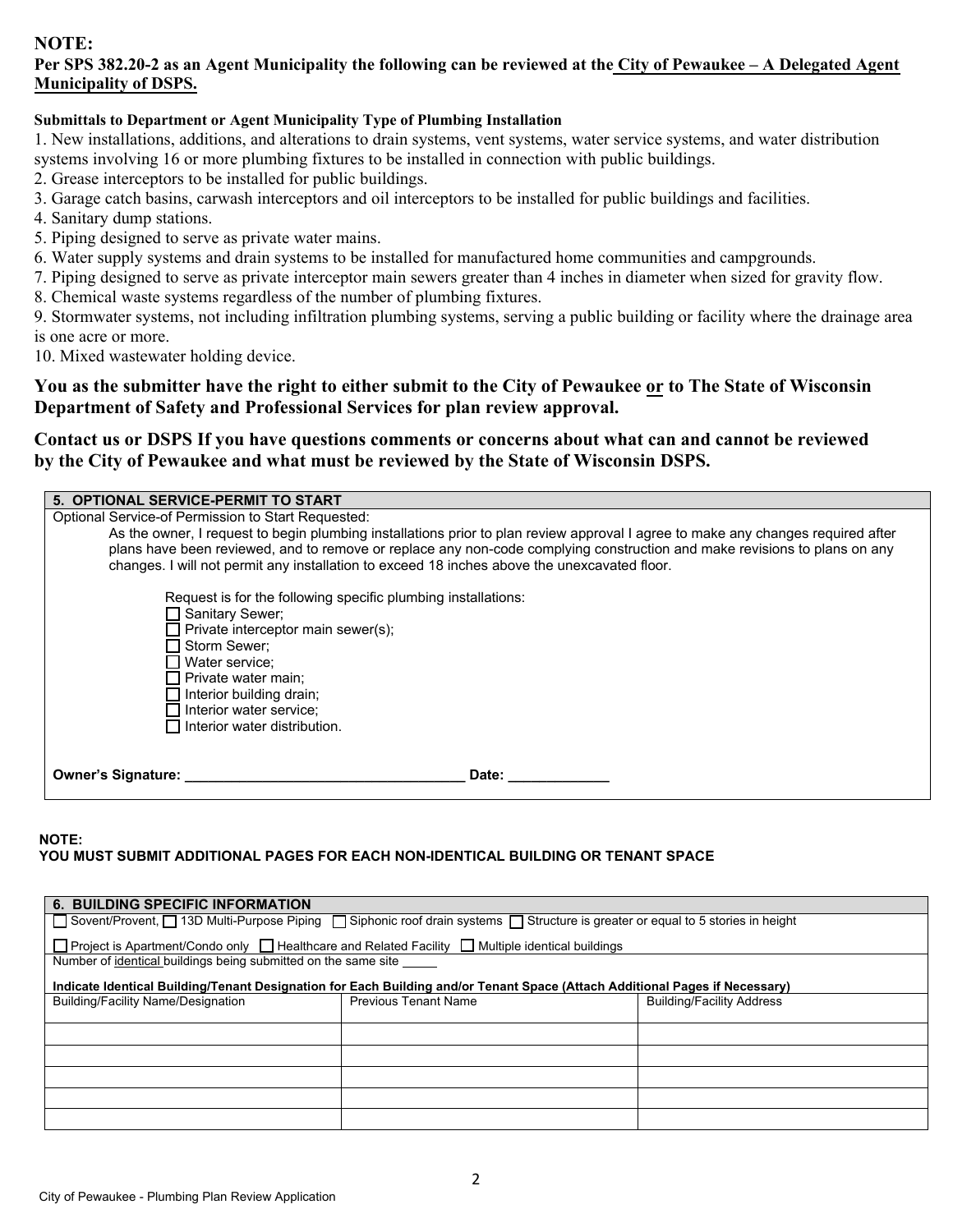| <b>COMMERCIAL PLAN REVIEW FEE SCHEDULE - PLUMBING</b>                                                                                                                                                                                                                                                                                                                                                                                                                   |                                                                                                                                                                                                                                                                                                                                        |  |                                                                                |                                           |  |  |
|-------------------------------------------------------------------------------------------------------------------------------------------------------------------------------------------------------------------------------------------------------------------------------------------------------------------------------------------------------------------------------------------------------------------------------------------------------------------------|----------------------------------------------------------------------------------------------------------------------------------------------------------------------------------------------------------------------------------------------------------------------------------------------------------------------------------------|--|--------------------------------------------------------------------------------|-------------------------------------------|--|--|
| New construction, alterations and remodeling fees are computed per the following table<br>1.                                                                                                                                                                                                                                                                                                                                                                            |                                                                                                                                                                                                                                                                                                                                        |  |                                                                                |                                           |  |  |
| New construction fee is calculated based on square footage of the area constructed.<br>2.                                                                                                                                                                                                                                                                                                                                                                               |                                                                                                                                                                                                                                                                                                                                        |  |                                                                                |                                           |  |  |
| Alterations and remodeling fee is based on the number of plumbing fixtures.<br>3.                                                                                                                                                                                                                                                                                                                                                                                       |                                                                                                                                                                                                                                                                                                                                        |  |                                                                                |                                           |  |  |
| Area (Square Feet)<br>(New Construction<br>& Additions)                                                                                                                                                                                                                                                                                                                                                                                                                 | Plumbing<br><b>Plan Review</b><br>Fee                                                                                                                                                                                                                                                                                                  |  | <b>Number of Fixtures</b><br>(Alteration<br>& Remodeling)                      | <b>Plumbing Plan</b><br><b>Review Fee</b> |  |  |
| Less than 3,000                                                                                                                                                                                                                                                                                                                                                                                                                                                         | \$300                                                                                                                                                                                                                                                                                                                                  |  | $15$                                                                           | \$200                                     |  |  |
| $3,001 - 4,000$                                                                                                                                                                                                                                                                                                                                                                                                                                                         | \$400                                                                                                                                                                                                                                                                                                                                  |  | 16-25                                                                          | \$300                                     |  |  |
| $4,001 - 5,000$                                                                                                                                                                                                                                                                                                                                                                                                                                                         | \$550                                                                                                                                                                                                                                                                                                                                  |  | 26-35                                                                          | \$450                                     |  |  |
| $5,001 - 6,000$                                                                                                                                                                                                                                                                                                                                                                                                                                                         | \$650                                                                                                                                                                                                                                                                                                                                  |  | 36-50                                                                          | \$550                                     |  |  |
| $6,001 - 7,500$                                                                                                                                                                                                                                                                                                                                                                                                                                                         | \$700                                                                                                                                                                                                                                                                                                                                  |  | 51-75                                                                          | \$800                                     |  |  |
| $7,501 - 10,000$                                                                                                                                                                                                                                                                                                                                                                                                                                                        | \$850                                                                                                                                                                                                                                                                                                                                  |  | 76-100                                                                         | \$900                                     |  |  |
| $10,001 - 15,000$                                                                                                                                                                                                                                                                                                                                                                                                                                                       | \$900                                                                                                                                                                                                                                                                                                                                  |  | 101-125                                                                        | \$1,050                                   |  |  |
| $15,001 - 20,000$                                                                                                                                                                                                                                                                                                                                                                                                                                                       | \$950                                                                                                                                                                                                                                                                                                                                  |  | 126-150                                                                        | \$1,150                                   |  |  |
| $20,001 - 30,000$                                                                                                                                                                                                                                                                                                                                                                                                                                                       | \$1,100                                                                                                                                                                                                                                                                                                                                |  | >151                                                                           | \$1,150                                   |  |  |
| $30,001 - 40,000$                                                                                                                                                                                                                                                                                                                                                                                                                                                       | \$1,250                                                                                                                                                                                                                                                                                                                                |  |                                                                                |                                           |  |  |
| $40,001 - 50,000$                                                                                                                                                                                                                                                                                                                                                                                                                                                       | \$1,550                                                                                                                                                                                                                                                                                                                                |  | Plus \$160 for each additional 25 fixtures<br>(rounded up) beyond 150 Fixtures |                                           |  |  |
| $50,001 - 75,000$                                                                                                                                                                                                                                                                                                                                                                                                                                                       | \$2,100                                                                                                                                                                                                                                                                                                                                |  |                                                                                |                                           |  |  |
| Over 75,000                                                                                                                                                                                                                                                                                                                                                                                                                                                             | \$2,500                                                                                                                                                                                                                                                                                                                                |  |                                                                                |                                           |  |  |
| Plus \$0.0072 per each additional sq. ft.<br>over 75,000 sq. ft.                                                                                                                                                                                                                                                                                                                                                                                                        |                                                                                                                                                                                                                                                                                                                                        |  |                                                                                |                                           |  |  |
|                                                                                                                                                                                                                                                                                                                                                                                                                                                                         | 1. A Plan Entry Fee of \$100.00 shall be submitted with each submittal<br>of plans in addition to the plan review and inspection fees.                                                                                                                                                                                                 |  |                                                                                |                                           |  |  |
| Note:<br>At the Sole discretion of the Supervisor of Building Inspection and Plans<br>2.<br>Examiner; Fees may be modified, reduced or waived based on scope of services,<br>project type, or other relevant factors.                                                                                                                                                                                                                                                   |                                                                                                                                                                                                                                                                                                                                        |  |                                                                                |                                           |  |  |
| The area of a floor is the area bounded by the exterior surface of the<br>building walls or the outside face of columns where there is no wall. Area<br>includes all floor levels such as subbasements, basements, ground floors,<br>Determination of Area<br>mezzanines, balconies, lofts, all stories, and all roofed areas including<br>porches and garages, except for cantilevered canopies on the building wall.<br>Use the roof area for free standing canopies. |                                                                                                                                                                                                                                                                                                                                        |  |                                                                                |                                           |  |  |
| Resubmittals &<br>revisions to approved<br>plans                                                                                                                                                                                                                                                                                                                                                                                                                        | When deemed by the reviewer to be a minor revision from previously<br>reviewed and/or approved plans, the review fee shall be \$75.00. Any<br>significant changes or alterations beyond minor amendments as determined<br>by the Plans Examiner and Building Inspection Department may result in<br>additional charges as appropriate. |  |                                                                                |                                           |  |  |
| Submittal of plans after<br>construction                                                                                                                                                                                                                                                                                                                                                                                                                                | Where plans are submitted after construction, the standard late submittal<br>fee of \$250.00 will be assessed per each review type that occurred after<br>construction. This is in addition to any other plan entry fees and base fees<br>applied to a project.                                                                        |  |                                                                                |                                           |  |  |
| <b>Expedited Priority Plan</b><br>Review                                                                                                                                                                                                                                                                                                                                                                                                                                | The fee for a priority plan review, which expedites completion of the plan<br>review in less than the normal processing time when the plan is considered<br>ready for review, shall be 200% of the fees specified in these provisions.                                                                                                 |  |                                                                                |                                           |  |  |